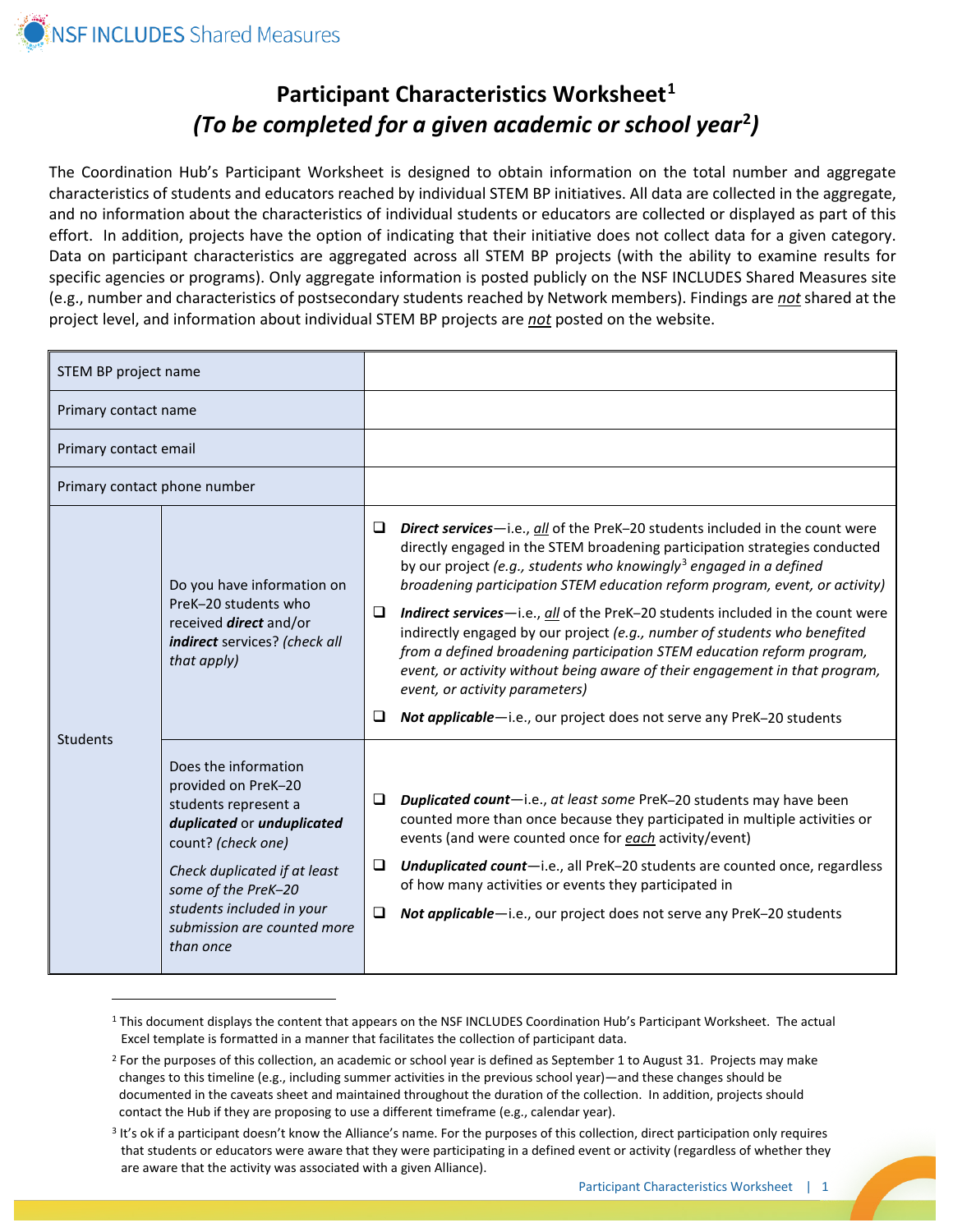

| Educators                                   | Do you have information on<br>PreK-20 educators and<br>administrators who received<br>direct or indirect services?<br>(check all that apply)                                                                                                                                    | $\Box$<br>❏<br>❏      | Direct services-i.e., all of the PreK-20 educators included in the count were<br>directly engaged in the STEM broadening participation strategies conducted<br>by our project (e.g., educators who knowingly <sup>4</sup> participated in a defined<br>activity designed to enhance the equity and quality of their instruction,<br>mentoring, or advising).<br><b>Indirect services</b> —i.e., all of the PreK-20 educators included in the count<br>were indirectly engaged by our project (e.g., number of educators who<br>benefited from a defined broadening participation STEM education reform<br>program, event, or activity without being aware of their engagement in that<br>program, event, or activity parameters)<br>Not applicable-i.e., our project does not serve any PreK-20 educators                                                         |
|---------------------------------------------|---------------------------------------------------------------------------------------------------------------------------------------------------------------------------------------------------------------------------------------------------------------------------------|-----------------------|-------------------------------------------------------------------------------------------------------------------------------------------------------------------------------------------------------------------------------------------------------------------------------------------------------------------------------------------------------------------------------------------------------------------------------------------------------------------------------------------------------------------------------------------------------------------------------------------------------------------------------------------------------------------------------------------------------------------------------------------------------------------------------------------------------------------------------------------------------------------|
|                                             | Does the information<br>provided on PreK-20<br>educators and<br>administrators represent a<br>duplicated or unduplicated<br>count? (check one)<br>Check duplicated if at least<br>some of the PreK-20<br>educators included in your<br>submission are counted more<br>than once | $\Box$<br>$\Box$<br>❏ | Duplicated count-i.e., at least some PreK-20 educators may have been<br>counted more than once because they participated in multiple activities or<br>events (and were counted once for each activity/event)<br>Unduplicated count-i.e., all PreK-20 educators are counted once,<br>regardless of how many activities or events they participated in<br>Not applicable-i.e., our project does not serve any PreK-20 educators                                                                                                                                                                                                                                                                                                                                                                                                                                     |
| Non-PreK-12/<br><b>IHE</b><br>professionals | Do you have information on<br>non-PreK-12/IHE<br>professionals who received<br>direct or indirect of services?<br>(check all that apply)                                                                                                                                        | ⊔<br>❏<br>❏           | Direct services-i.e., all of the non-PreK-12/IHE professionals included in the<br>count were directly engaged in the STEM broadening participation strategies<br>conducted by our project (e.g., non-PreK-12/IHE professionals who<br>knowingly engaged in a defined broadening participation STEM education<br>reform program, event, or activity within a set time period)<br>Indirect services-i.e., all of the non-PreK-12/IHE professionals included in<br>the count were indirectly engaged by our project (e.g., number of non-PreK-<br>12/IHE professionals who benefited from a defined broadening participation<br>STEM education reform program, event, or activity without being aware of<br>their engagement in that program, event, or activity parameters)<br>Not applicable-i.e., our project does not serve any non-PreK-12/IHE<br>professionals |
|                                             | Does the information<br>⊔<br>provided on non-PreK-12/<br>IHE professionals represent a<br>duplicated or unduplicated<br>count? (check one)<br>❏<br>Check duplicated if at least<br>some of the professionals<br>❏<br>included in your submission<br>are counted more than once  |                       | Duplicated count-i.e., at least some non-PreK-12/IHE professionals may<br>have been counted more than once because they participated in multiple<br>activities or events (and were counted once for each activity/event)<br>Unduplicated count-i.e., all non-PreK-12/IHE professionals are counted<br>once, regardless of how many activities or events they participated in<br>Not applicable-i.e., our project does not serve any non-PreK-12/IHE<br>professionals                                                                                                                                                                                                                                                                                                                                                                                              |

<span id="page-1-0"></span><sup>4</sup> It's ok if a participant doesn't know the Alliance's name. For the purposes of this collection, direct participation only requires that students or educators were aware that they were participating in a defined event or activity (regardless of whether they are aware that the activity was associated with a given Alliance).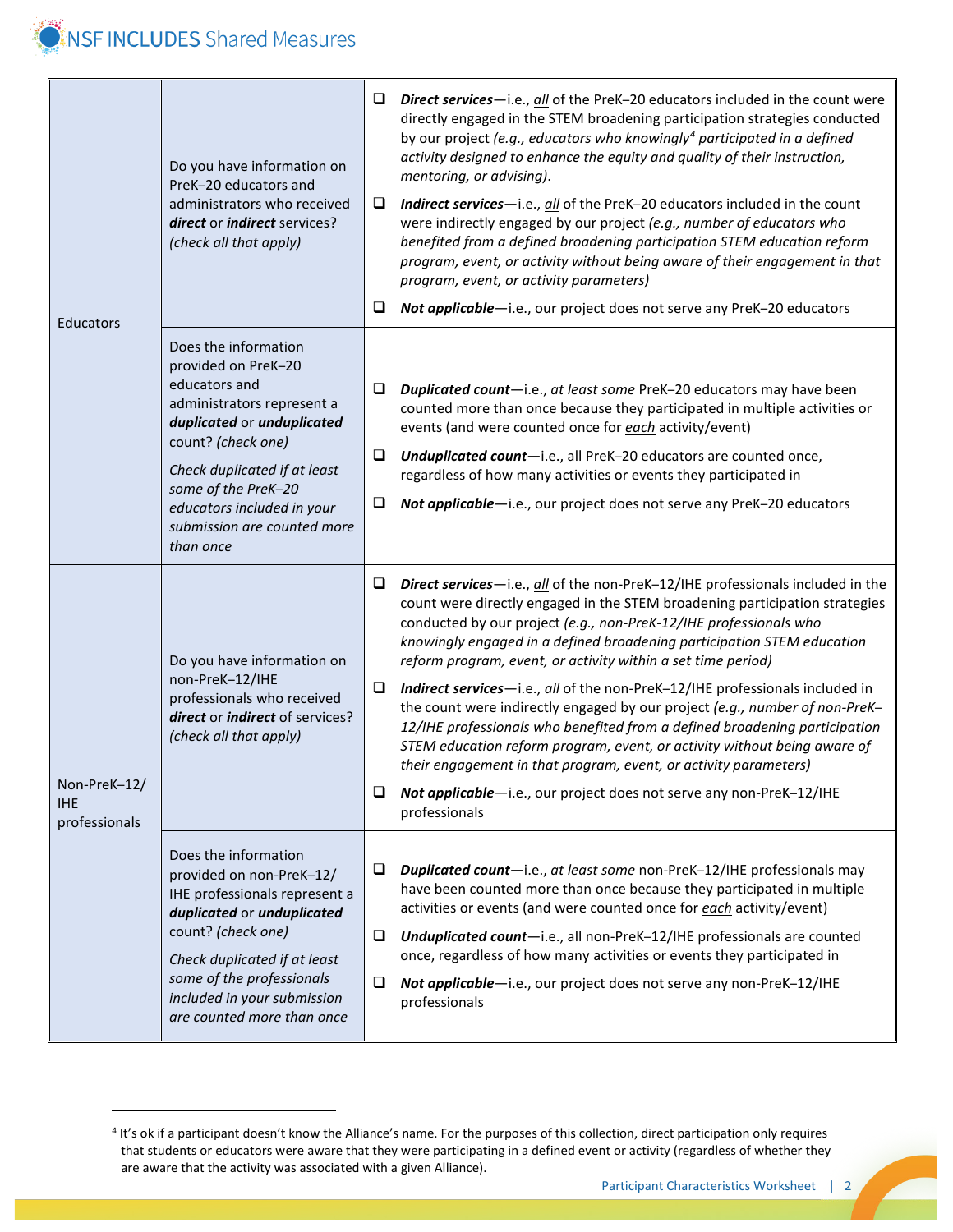

**If necessary, please provide any caveats or additional information that will help us better understand your data for a given table**

| Item number | Caveat/issue/additional information |
|-------------|-------------------------------------|
|             |                                     |
|             |                                     |
|             |                                     |
|             |                                     |
|             |                                     |
|             |                                     |
|             |                                     |
|             |                                     |
|             |                                     |
|             |                                     |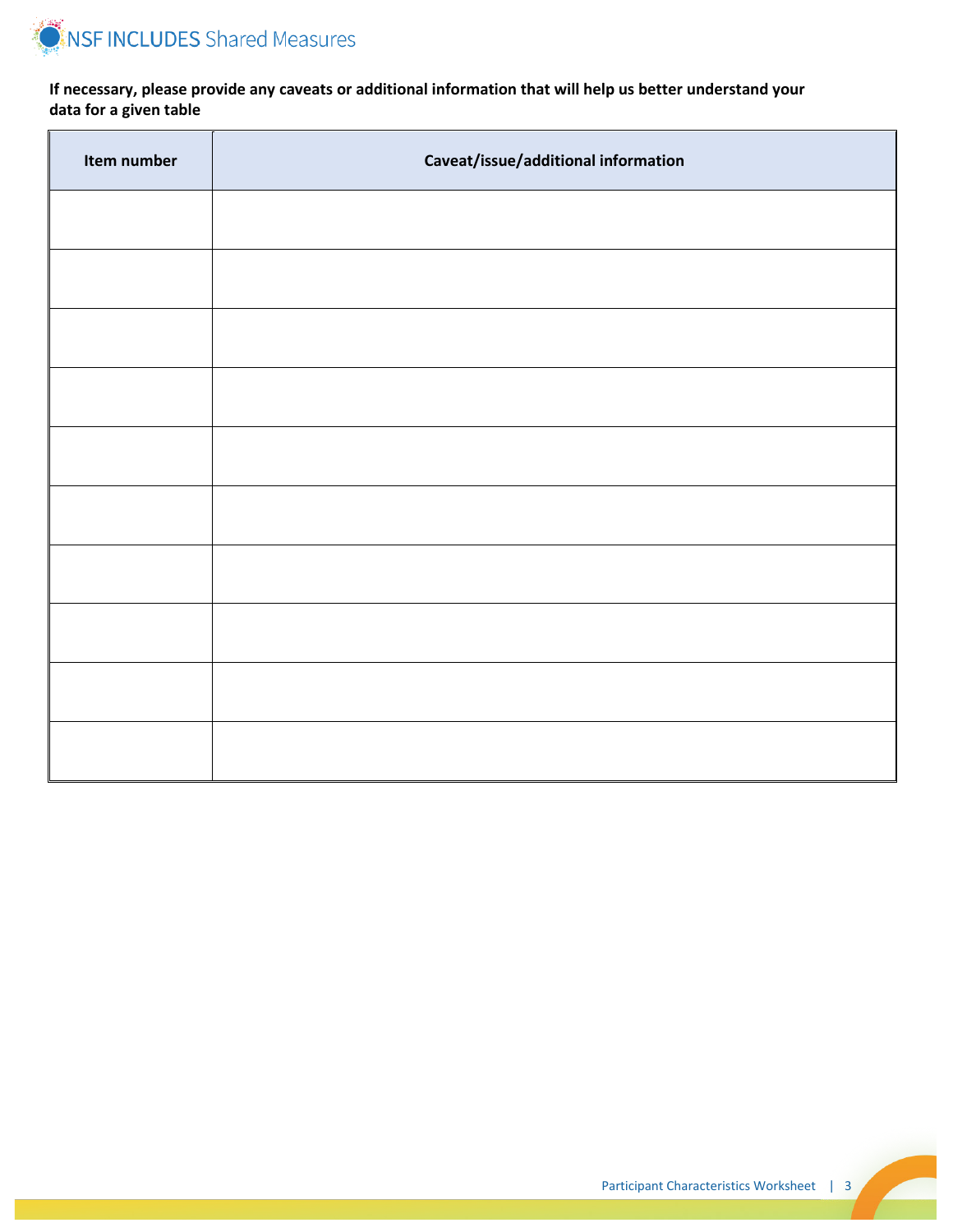

# <span id="page-3-2"></span><span id="page-3-1"></span><span id="page-3-0"></span>**1. Gender identity of participants reached by this project during the** *[insert academic/school year]*

| <b>Participant type</b>                                                                           |  | <b>Gender identity</b> |        |                                    |       |                                  |                             |  |  |  |
|---------------------------------------------------------------------------------------------------|--|------------------------|--------|------------------------------------|-------|----------------------------------|-----------------------------|--|--|--|
|                                                                                                   |  | Male                   | Female | Non-binary and/<br>or gender queer | Other | Not provided<br>by<br>respondent | Not collected<br>by project |  |  |  |
| Elementary school students                                                                        |  |                        |        |                                    |       |                                  |                             |  |  |  |
| Middle school students                                                                            |  |                        |        |                                    |       |                                  |                             |  |  |  |
| High school students                                                                              |  |                        |        |                                    |       |                                  |                             |  |  |  |
| Other PreK-12 students (cannot distinguish PreK-12 levels)                                        |  |                        |        |                                    |       |                                  |                             |  |  |  |
| Undergraduate students at 2-year institutions of higher education (IHEs)                          |  |                        |        |                                    |       |                                  |                             |  |  |  |
| Undergraduate students at 4-year IHEs <sup>5</sup>                                                |  |                        |        |                                    |       |                                  |                             |  |  |  |
| Graduate students <sup>6</sup> at 4-year IHEs                                                     |  |                        |        |                                    |       |                                  |                             |  |  |  |
| Post-secondary students (cannot distinguish IHE levels)                                           |  |                        |        |                                    |       |                                  |                             |  |  |  |
| PreK-20 students (cannot distinguish PreK-20 levels)                                              |  |                        |        |                                    |       |                                  |                             |  |  |  |
| PreK-12 teachers and administrators                                                               |  |                        |        |                                    |       |                                  |                             |  |  |  |
| Faculty and administrators at 2-year IHEs                                                         |  |                        |        |                                    |       |                                  |                             |  |  |  |
| Faculty, postdocs, graduate students <sup>7</sup> , and administrators at 4-year IHEs             |  |                        |        |                                    |       |                                  |                             |  |  |  |
| IHE faculty (cannot distinguish between faculty and administrators at 2-year and 4-<br>year IHEs) |  |                        |        |                                    |       |                                  |                             |  |  |  |
| PreK-20 educators (cannot distinguish educator levels)                                            |  |                        |        |                                    |       |                                  |                             |  |  |  |
| Other non-PreK-12/IHE professionals                                                               |  |                        |        |                                    |       |                                  |                             |  |  |  |

<sup>5</sup> Includes doctoral-granting institutions, masters colleges and universities, and baccalaureate colleges.

<sup>6</sup> Refers to graduate students reached by your initiative because they are students engaged in graduate-level studies.

 $7$  Refers to graduate students reached by your initiative because they are serving as educators (e.g., as teaching assistants).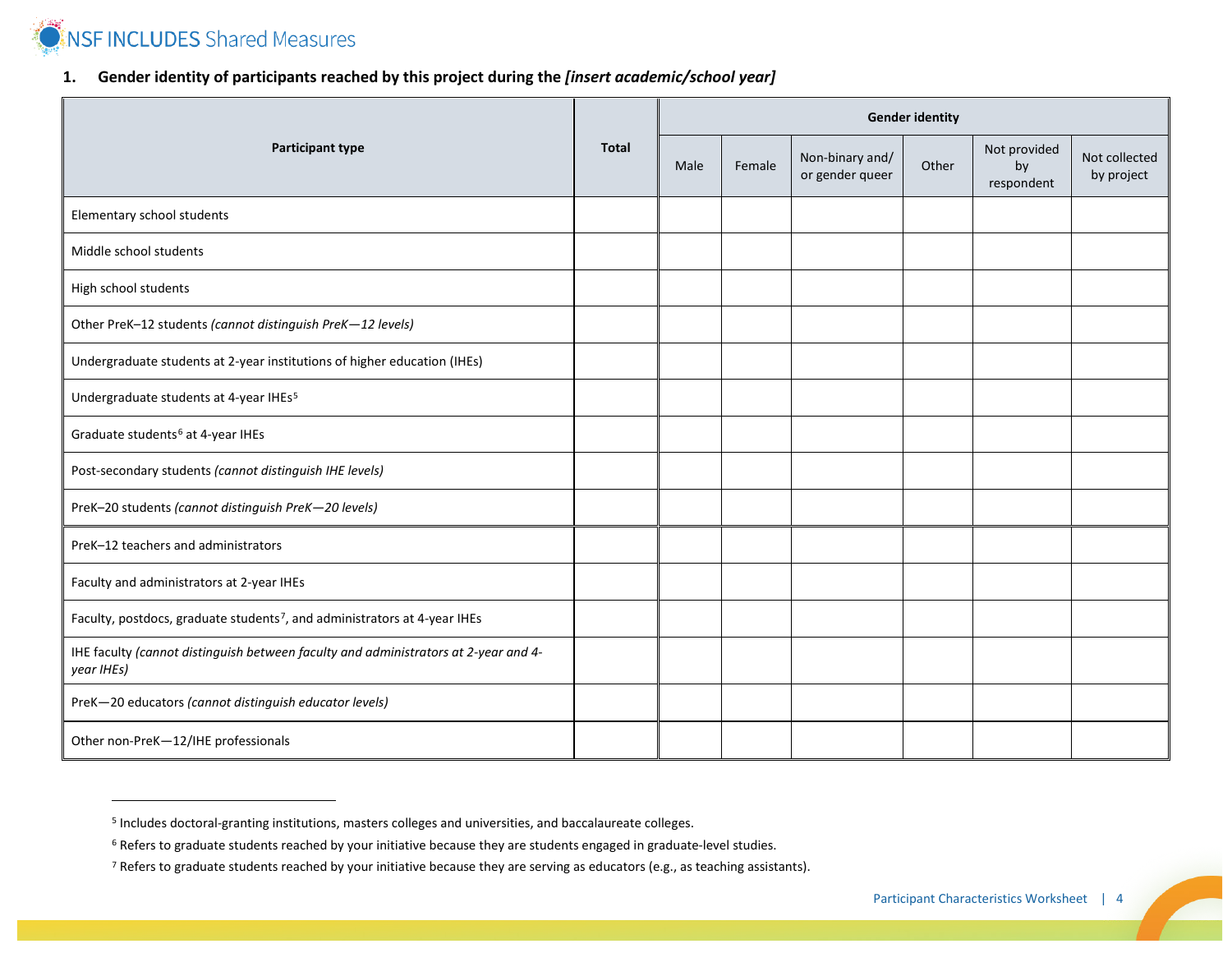**NSF INCLUDES** Shared Measures

 $\overline{a}$ 

# <span id="page-4-2"></span><span id="page-4-1"></span><span id="page-4-0"></span>**2. Ethnicity of participants reached by this project during the** *[insert academic/school year]*

|                                                                                                  |              | <b>Ethnicity</b>       |                               |                               |                             |  |  |  |  |
|--------------------------------------------------------------------------------------------------|--------------|------------------------|-------------------------------|-------------------------------|-----------------------------|--|--|--|--|
| <b>Participant type</b>                                                                          | <b>Total</b> | Hispanic or Latino/a/x | Not Hispanic or<br>Latino/a/x | Not provided by<br>respondent | Not collected by<br>project |  |  |  |  |
| Elementary school students                                                                       |              |                        |                               |                               |                             |  |  |  |  |
| Middle school students                                                                           |              |                        |                               |                               |                             |  |  |  |  |
| High school students                                                                             |              |                        |                               |                               |                             |  |  |  |  |
| Other PreK-12 students (cannot distinguish PreK-12 levels)                                       |              |                        |                               |                               |                             |  |  |  |  |
| Students at 2-year IHEs                                                                          |              |                        |                               |                               |                             |  |  |  |  |
| Undergraduate students at 4-year IHEs8                                                           |              |                        |                               |                               |                             |  |  |  |  |
| Graduate students <sup>9</sup> at 4-year IHEs                                                    |              |                        |                               |                               |                             |  |  |  |  |
| Post-secondary students (cannot distinguish IHE levels)                                          |              |                        |                               |                               |                             |  |  |  |  |
| PreK-20 students (cannot distinguish PreK-20 levels)                                             |              |                        |                               |                               |                             |  |  |  |  |
| PreK-12 teachers and administrators                                                              |              |                        |                               |                               |                             |  |  |  |  |
| Faculty and administrators at 2-year IHEs                                                        |              |                        |                               |                               |                             |  |  |  |  |
| Faculty, postdocs, graduate students <sup>10</sup> , and administrators at 4-<br>year IHEs       |              |                        |                               |                               |                             |  |  |  |  |
| IHE faculty (cannot distinguish between faculty and administrators<br>at 2-year and 4-year IHEs) |              |                        |                               |                               |                             |  |  |  |  |
| PreK-20 educators (cannot distinguish educator levels)                                           |              |                        |                               |                               |                             |  |  |  |  |
| Other non-PreK-12/IHE professionals                                                              |              |                        |                               |                               |                             |  |  |  |  |

<sup>8</sup> Includes doctoral-granting institutions, masters colleges and universities, and baccalaureate colleges.

<sup>9</sup> Refers to graduate students reached by your initiative because they are students engaged in graduate-level studies.

<sup>&</sup>lt;sup>10</sup> Refers to graduate students reached by your initiative because they are serving as educators (e.g., as teaching assistants).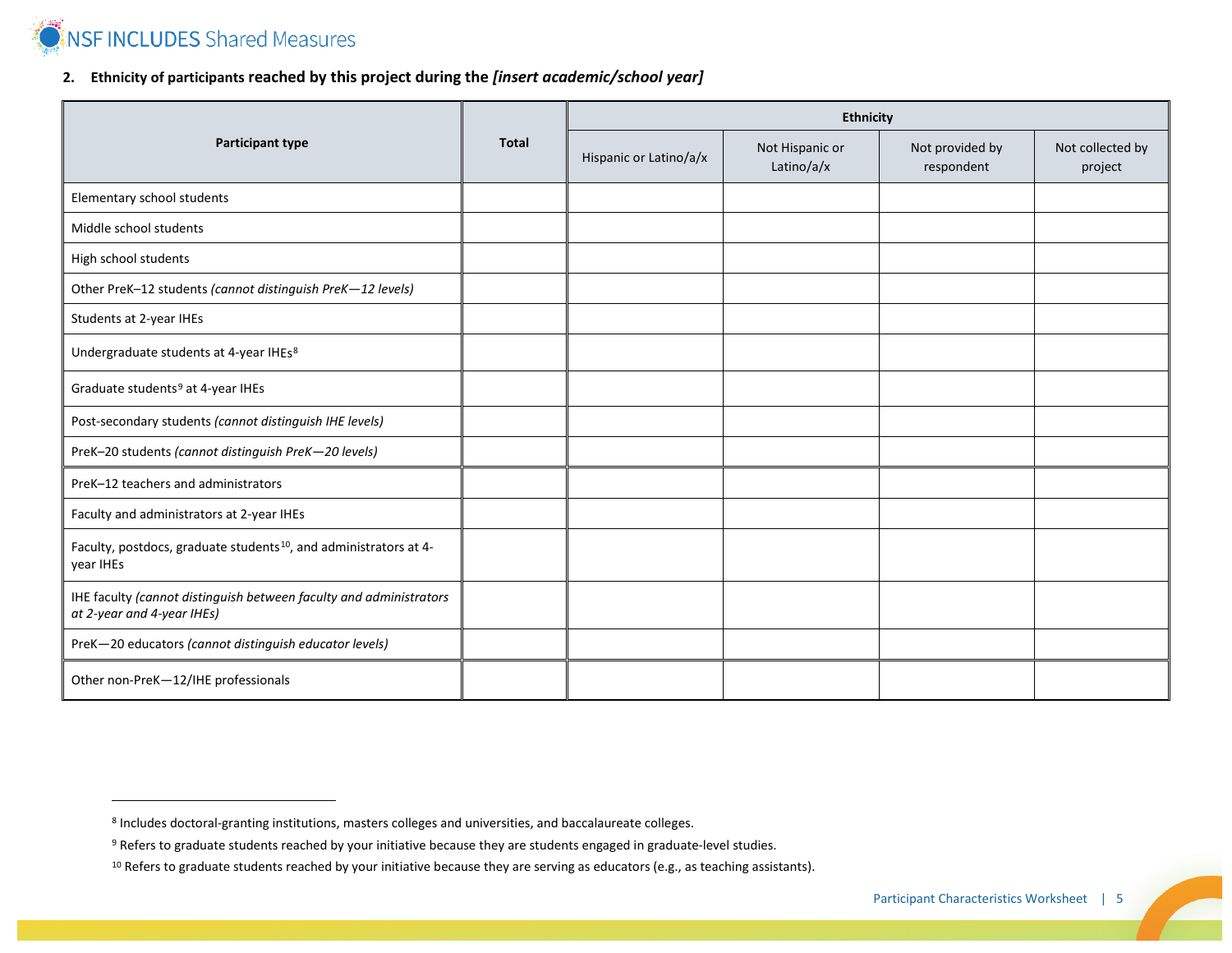

# <span id="page-5-3"></span><span id="page-5-2"></span><span id="page-5-1"></span><span id="page-5-0"></span>**3. Race of participants reached by this project during the** *[insert academic/school year]*

|                                                                                                  |              | Race                                             |                               |                                        |                                             |                                                           |       |       |                                                  |                                                               |                                  |                                |
|--------------------------------------------------------------------------------------------------|--------------|--------------------------------------------------|-------------------------------|----------------------------------------|---------------------------------------------|-----------------------------------------------------------|-------|-------|--------------------------------------------------|---------------------------------------------------------------|----------------------------------|--------------------------------|
| Participant type                                                                                 | <b>Total</b> | American<br>Indian or<br>Alaska<br><b>Native</b> | Asian or<br>Asian<br>American | <b>Black or</b><br>African<br>American | Middle<br>Eastern or<br>Northern<br>African | Native<br>Hawaiian or<br><b>Other Pacific</b><br>Islander | White | Other | Multi-<br>racial<br>(two or<br>more<br>reported) | Collected, but<br>not categorized<br>by project <sup>11</sup> | Not<br>provided by<br>respondent | Not<br>collected<br>by project |
| Elementary school students                                                                       |              |                                                  |                               |                                        |                                             |                                                           |       |       |                                                  |                                                               |                                  |                                |
| Middle school students                                                                           |              |                                                  |                               |                                        |                                             |                                                           |       |       |                                                  |                                                               |                                  |                                |
| High school students                                                                             |              |                                                  |                               |                                        |                                             |                                                           |       |       |                                                  |                                                               |                                  |                                |
| Other PreK-12 students (cannot distinguish<br>PreK-12 levels)                                    |              |                                                  |                               |                                        |                                             |                                                           |       |       |                                                  |                                                               |                                  |                                |
| Students at 2-year IHEs                                                                          |              |                                                  |                               |                                        |                                             |                                                           |       |       |                                                  |                                                               |                                  |                                |
| Undergraduate students at 4-year IHEs <sup>12</sup>                                              |              |                                                  |                               |                                        |                                             |                                                           |       |       |                                                  |                                                               |                                  |                                |
| Graduate students <sup>13</sup> at 4-year IHEs                                                   |              |                                                  |                               |                                        |                                             |                                                           |       |       |                                                  |                                                               |                                  |                                |
| Post-secondary students (cannot distinguish<br><b>IHE</b> levels)                                |              |                                                  |                               |                                        |                                             |                                                           |       |       |                                                  |                                                               |                                  |                                |
| PreK-20 students (cannot distinguish PreK-<br>20 levels)                                         |              |                                                  |                               |                                        |                                             |                                                           |       |       |                                                  |                                                               |                                  |                                |
| PreK-12 teachers and administrators                                                              |              |                                                  |                               |                                        |                                             |                                                           |       |       |                                                  |                                                               |                                  |                                |
| Faculty and administrators at 2-year IHEs                                                        |              |                                                  |                               |                                        |                                             |                                                           |       |       |                                                  |                                                               |                                  |                                |
| Faculty, postdocs, graduate students <sup>14</sup> , and<br>administrators at 4-year IHEs        |              |                                                  |                               |                                        |                                             |                                                           |       |       |                                                  |                                                               |                                  |                                |
| IHE faculty (cannot distinguish between faculty<br>and administrators at 2-year and 4-year IHEs) |              |                                                  |                               |                                        |                                             |                                                           |       |       |                                                  |                                                               |                                  |                                |
| PreK-20 educators (cannot distinguish<br>educator levels)                                        |              |                                                  |                               |                                        |                                             |                                                           |       |       |                                                  |                                                               |                                  |                                |
| Other non-PreK-12/IHE professionals                                                              |              |                                                  |                               |                                        |                                             |                                                           |       |       |                                                  |                                                               |                                  |                                |

<sup>&</sup>lt;sup>11</sup> Refers to projects that did not code information provided by individuals who used an open-ended item to provide information about their race.

<sup>12</sup> Includes doctoral-granting institutions, masters colleges and universities, and baccalaureate colleges.

<sup>&</sup>lt;sup>13</sup> Refers to graduate students reached by your initiative because they are students engaged in graduate-level studies.

<sup>&</sup>lt;sup>14</sup> Refers to graduate students reached by your initiative because they are serving as educators (e.g., as teaching assistants).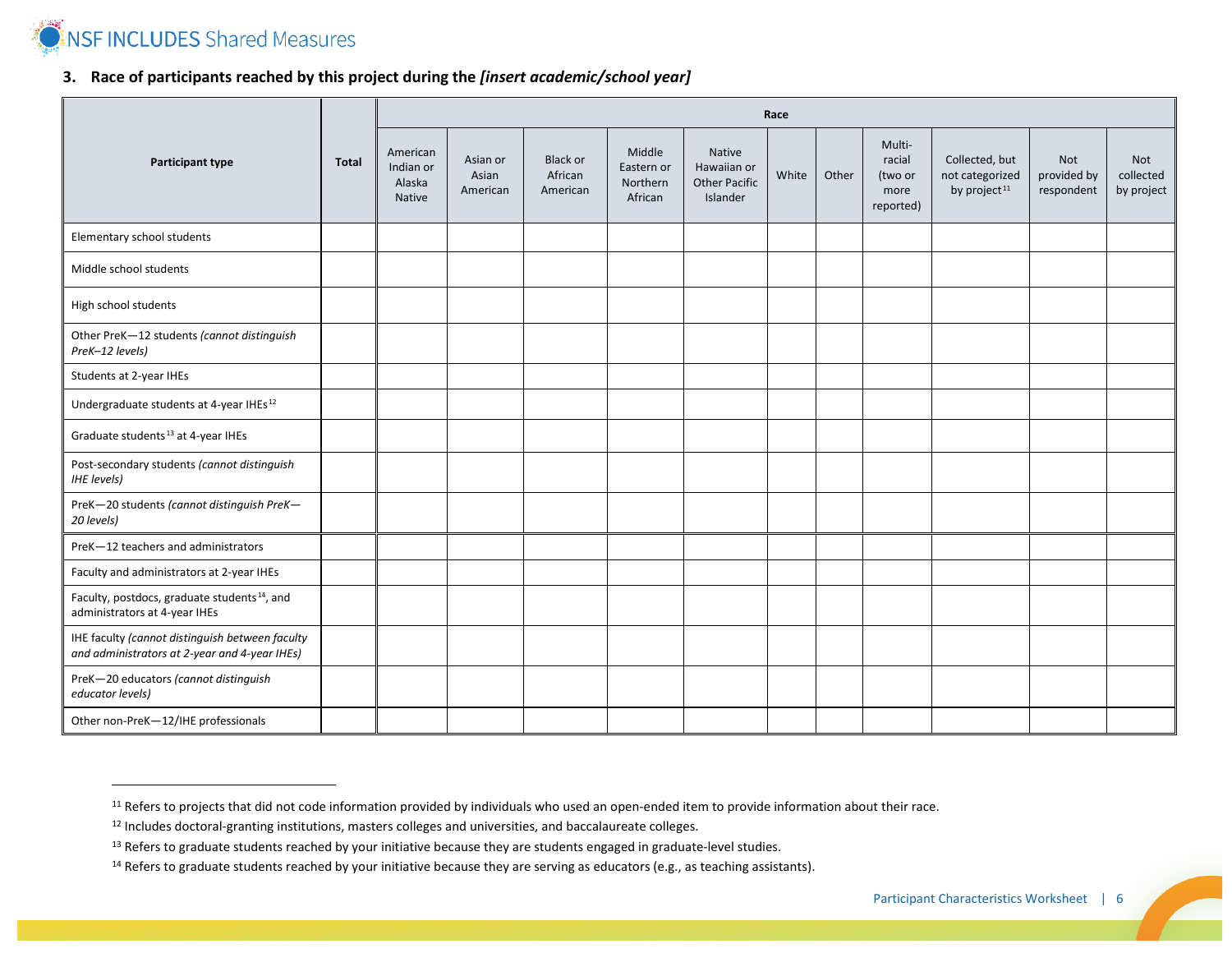

## <span id="page-6-0"></span>**4. First-generation status of postsecondary students reached by this project during the** *[insert academic/school year]*

|                                                               |       | First-generation status $15$        |                                           |                               |                             |  |  |  |
|---------------------------------------------------------------|-------|-------------------------------------|-------------------------------------------|-------------------------------|-----------------------------|--|--|--|
| <b>Participant type</b>                                       | Total | First-generation college<br>student | Not a first-generation<br>college student | Not provided by<br>respondent | Not collected by<br>project |  |  |  |
| Students at 2-year IHEs                                       |       |                                     |                                           |                               |                             |  |  |  |
| Undergraduate students at 4-year IHEs                         |       |                                     |                                           |                               |                             |  |  |  |
| Graduate students at 4-year IHEs                              |       |                                     |                                           |                               |                             |  |  |  |
| Post-secondary students (cannot distinguish among IHE levels) |       |                                     |                                           |                               |                             |  |  |  |

<sup>&</sup>lt;sup>15</sup> For the purposes of this collection, first-generation refers to those students for whom neither parent completed a bachelor's degree or higher.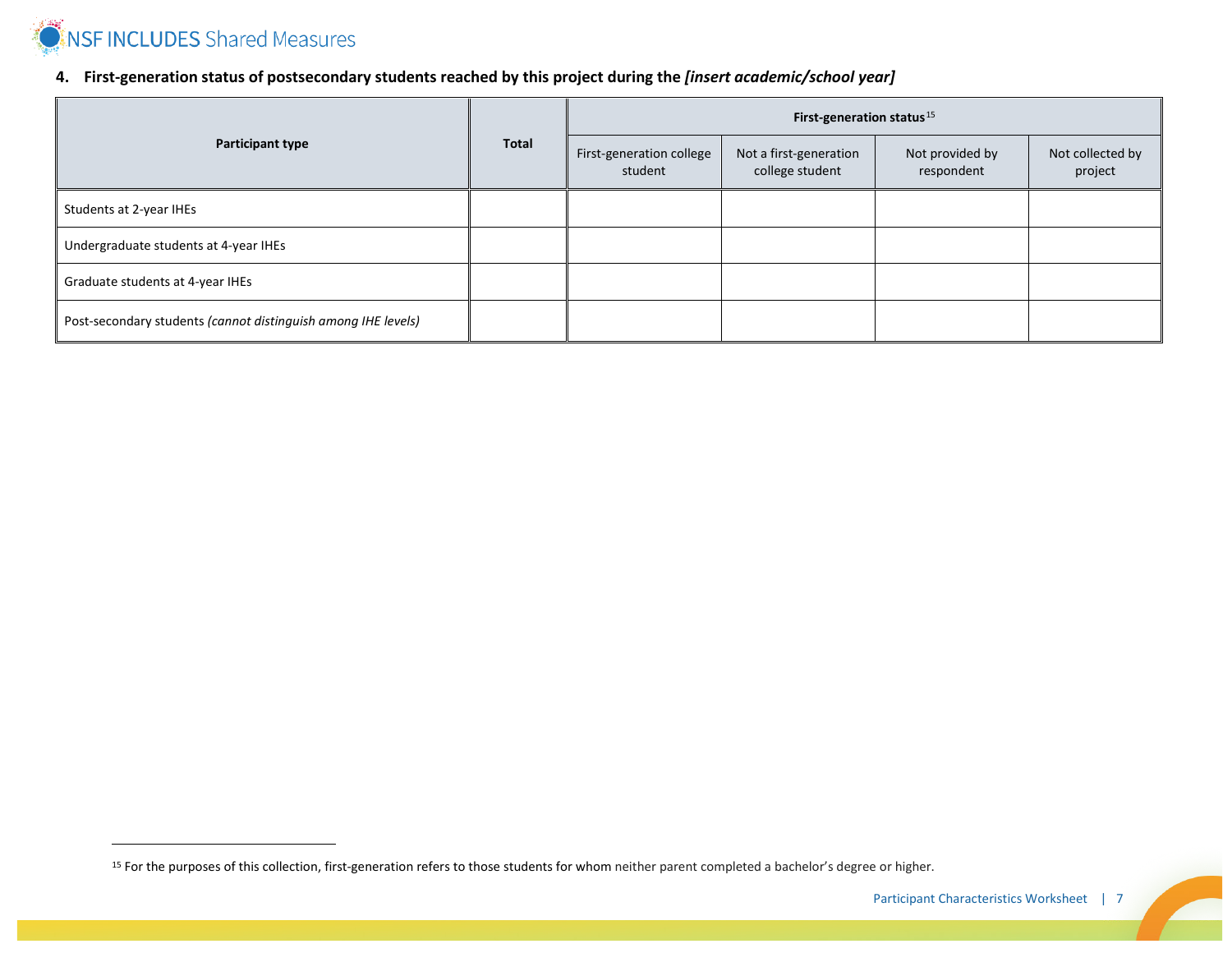

### <span id="page-7-3"></span><span id="page-7-2"></span><span id="page-7-1"></span><span id="page-7-0"></span>**5. Disability status of students and educators reached by this project during the** *[insert academic/school year]*

| <b>Participant type</b>                                                                       |  | <b>Disability status</b>            |                               |                               |                             |  |  |  |
|-----------------------------------------------------------------------------------------------|--|-------------------------------------|-------------------------------|-------------------------------|-----------------------------|--|--|--|
|                                                                                               |  | Without<br>disability <sup>16</sup> | With disability <sup>16</sup> | Not provided by<br>respondent | Not collected by<br>project |  |  |  |
| PreK and elementary school students                                                           |  |                                     |                               |                               |                             |  |  |  |
| Middle school students                                                                        |  |                                     |                               |                               |                             |  |  |  |
| High school students                                                                          |  |                                     |                               |                               |                             |  |  |  |
| Other PreK-12 students (cannot distinguish PreK-12 levels)                                    |  |                                     |                               |                               |                             |  |  |  |
| Students at 2-year IHEs                                                                       |  |                                     |                               |                               |                             |  |  |  |
| Undergraduate students at 4-year IHEs <sup>17</sup>                                           |  |                                     |                               |                               |                             |  |  |  |
| Graduate students <sup>18</sup> at 4-year IHEs                                                |  |                                     |                               |                               |                             |  |  |  |
| Post-secondary students (cannot distinguish IHE levels)                                       |  |                                     |                               |                               |                             |  |  |  |
| PreK-20 students (cannot distinguish PreK-20 levels)                                          |  |                                     |                               |                               |                             |  |  |  |
| PreK-12 teachers and administrators                                                           |  |                                     |                               |                               |                             |  |  |  |
| Faculty and administrators at 2-year IHEs                                                     |  |                                     |                               |                               |                             |  |  |  |
| Faculty, postdocs, graduate students <sup>19</sup> , and administrators at 4-year IHEs        |  |                                     |                               |                               |                             |  |  |  |
| IHE faculty (cannot distinguish between faculty and administrators at 2-year and 4-year IHEs) |  |                                     |                               |                               |                             |  |  |  |
| PreK-20 educators (cannot distinguish educator levels)                                        |  |                                     |                               |                               |                             |  |  |  |
| Other non-PreK-12/IHE professionals                                                           |  |                                     |                               |                               |                             |  |  |  |

<sup>17</sup> Includes doctoral-granting institutions, masters colleges and universities, and baccalaureate colleges.

<sup>&</sup>lt;sup>16</sup> Projects should apply their own definitions for disability when completing this form. As a point of reference, the NSF's National Center for Science and Engineering Statistics (NCSES) defines disability status for students as "those who reported any type of disability related to blindness, deafness, severe vision or hearing impairment, substantial limitation of mobility, or any other physical, mental, or emotional condition that lasted 6 months or more were classified as with disability." The U.S. Department of Education defines disability status for students as "those who reported that they had one or more of the following conditions: blindness or visual impairment that cannot be corrected by wearing glasses; hearing impairment (e.g., deaf or hard of hearing); orthopedic or mobility impairment; speech or language impairment; learning, mental, emotional, or psychiatric condition (e.g., serious learning disability, depression, ADD, or ADHD); or other health impairment or problem." For adults, the NCSES uses the following categories to define disability: hearing difficulty, vision difficulty, cognitive difficulty, ambulatory difficulty, self-care difficulty, and/or independent living difficulty.

<sup>&</sup>lt;sup>18</sup> Refers to graduate students reached by your initiative because they are students engaged in graduate-level studies.

<sup>&</sup>lt;sup>19</sup> Refers to graduate students reached by your initiative because they are serving as educators (e.g., as teaching assistants).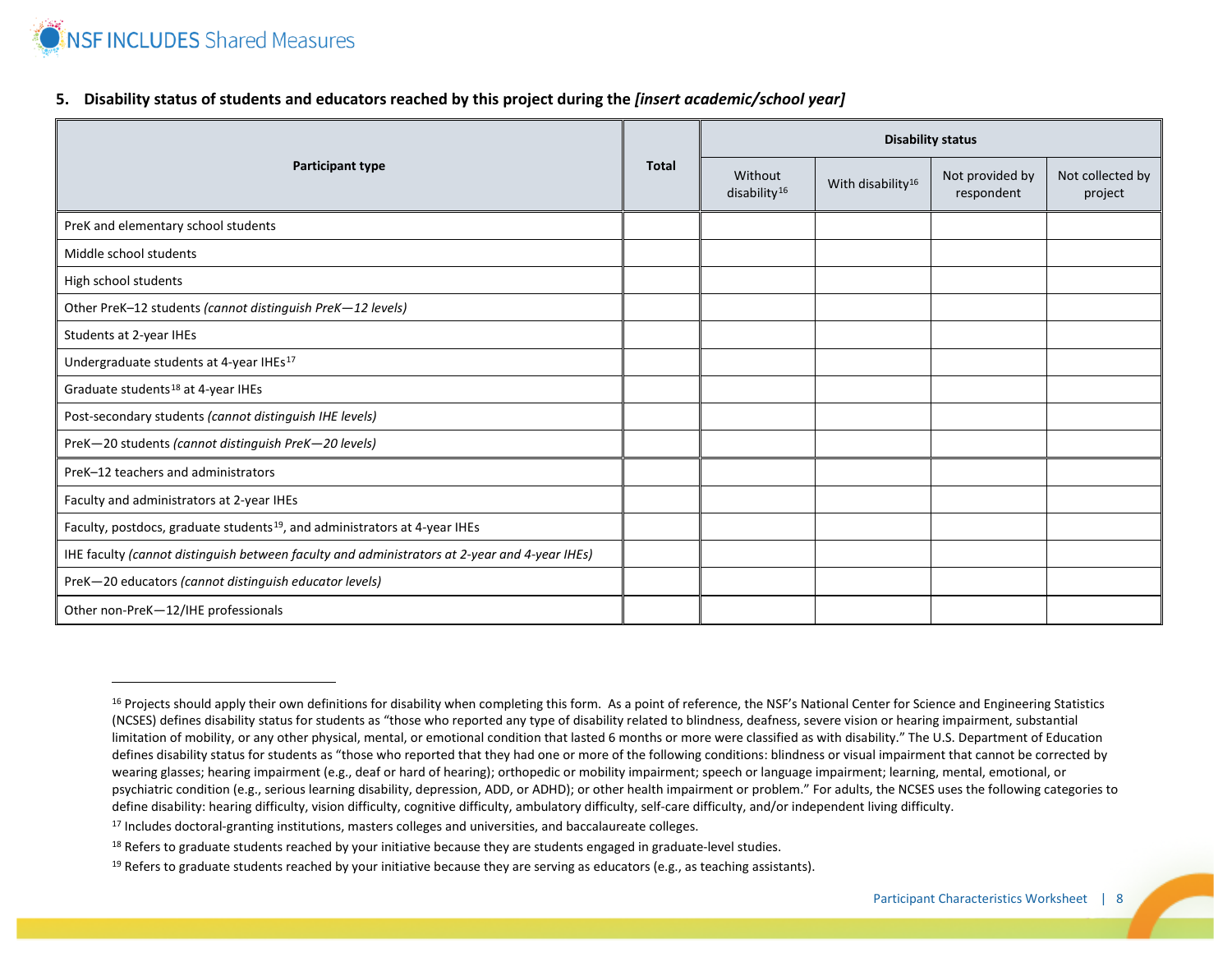

**5a. Please provide a brief description of how your project is determining the disability status of the PreK—20 students and educators reached by this project (as well as any information about how disability status is being defined)**